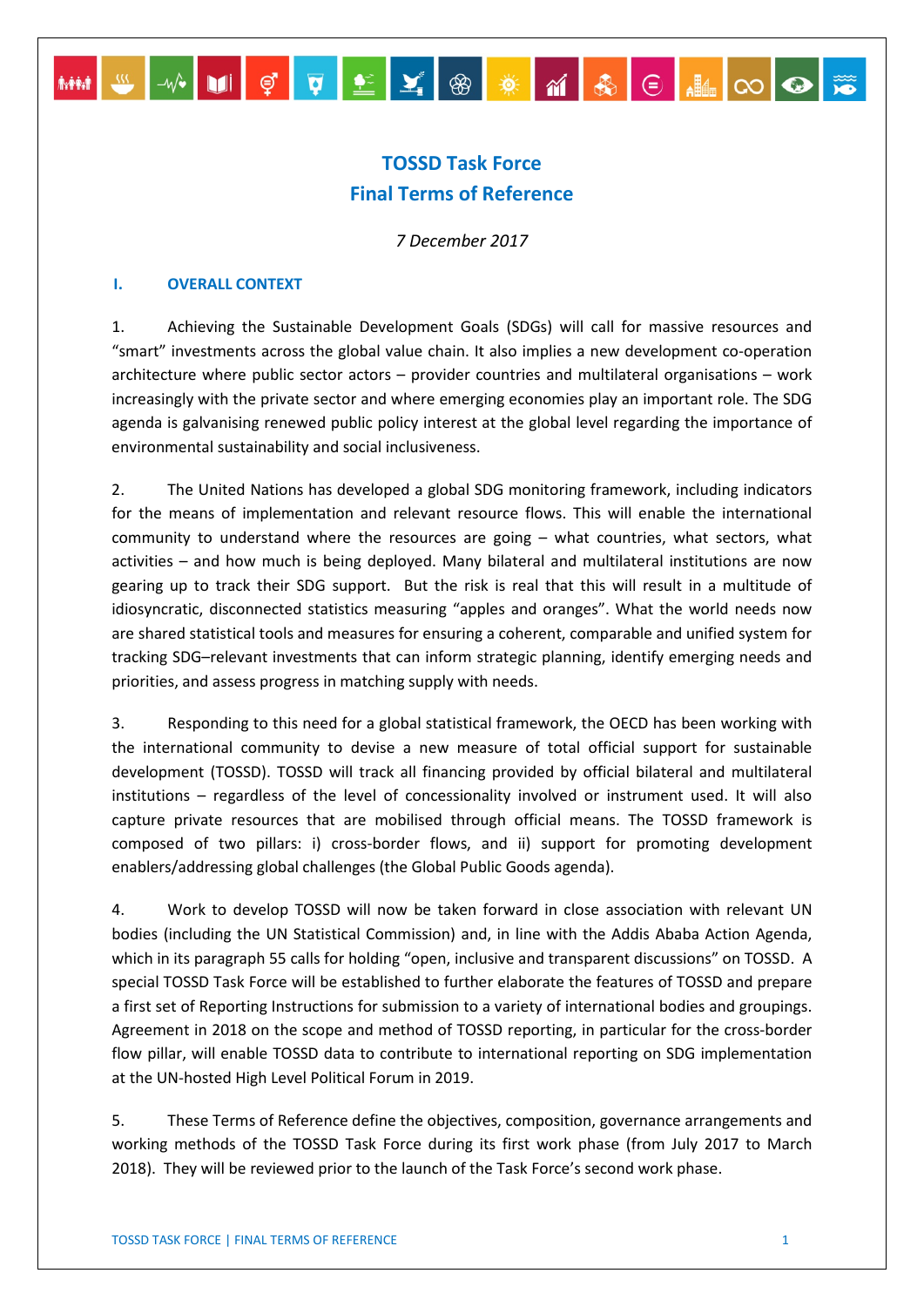## **II. THE PURPOSE AND ROLE OF THE TASK FORCE AND ITS TASKS**

6. The primary objective of the TOSSD Task Force will be to clarify the features of the TOSSD statistical framework and develop recommendations for adjusting or improving the framework (definitions, measurement parameters and methodologies, eligibility criteria). These proposals will be shared with different international bodies/constituencies (the ECOSOC and its constituent bodies including for example the United Nations Statistical Commission, the Financing for Development Forum, the Development Co-operation Forum, and the Committee for Development Policy; the OECD Development Assistance Committee; the General Assembly Second Committee; and the Inter-Agency Task Force on Financing for Development).

7. In the first phase of its work, the Task Force will focus on core statistical concepts, standards and methodologies pertaining to the TOSSD framework in general and the cross-border flow measure in particular (July 2017 – March 2018).

8. A second phase of work beginning in 2018 will scope out TOSSD statistical features vis-à-vis the global challenges/development enablers measure. The modalities for carrying out the second phase of work by the Task Force will be clarified in due course.

## **III. COMPOSITION OF THE TASK FORCE**

9. The Task Force will consist of sovereign states and international institutions, with a maximum of 20 country participants and 6 multilateral organisations. Members will be representative of key international constituencies that will generate and use TOSSD data e.g. bilateral and multilateral providers, Northern and South-South providers. They will be drawn from both national statistical offices and the development policy community. They will be invited to participate in their personal capacity. As the work of the Task Force evolves, the Membership of the Task Force may also evolve.

10. The Task Force will be led by two co-Chairs, representative of the North and the South, one representing the development co-operation policy community and the other national statistical offices.

### **IV. WORKING METHODS**

11. Task Force work will be conducted principally through periodic, face-to-face meetings where participants will discuss statistical concepts, principles and approaches, identify further research and analytical needs, and provide comments on texts that will ultimately constitute a first set of TOSSD Reporting Instructions.

12. The core output of the TOSSD Task Force will be draft sections of the TOSSD Reporting Instructions.

13. Meetings will be managed and work structured by the TOSSD Task Force co-Chairs, with support from the OECD Secretariat.

14. The co-Chairs will function as a bureau to provide strategic oversight regarding the scope and nature of work, to identify topics for discussion, and to manage work flow and modalities.